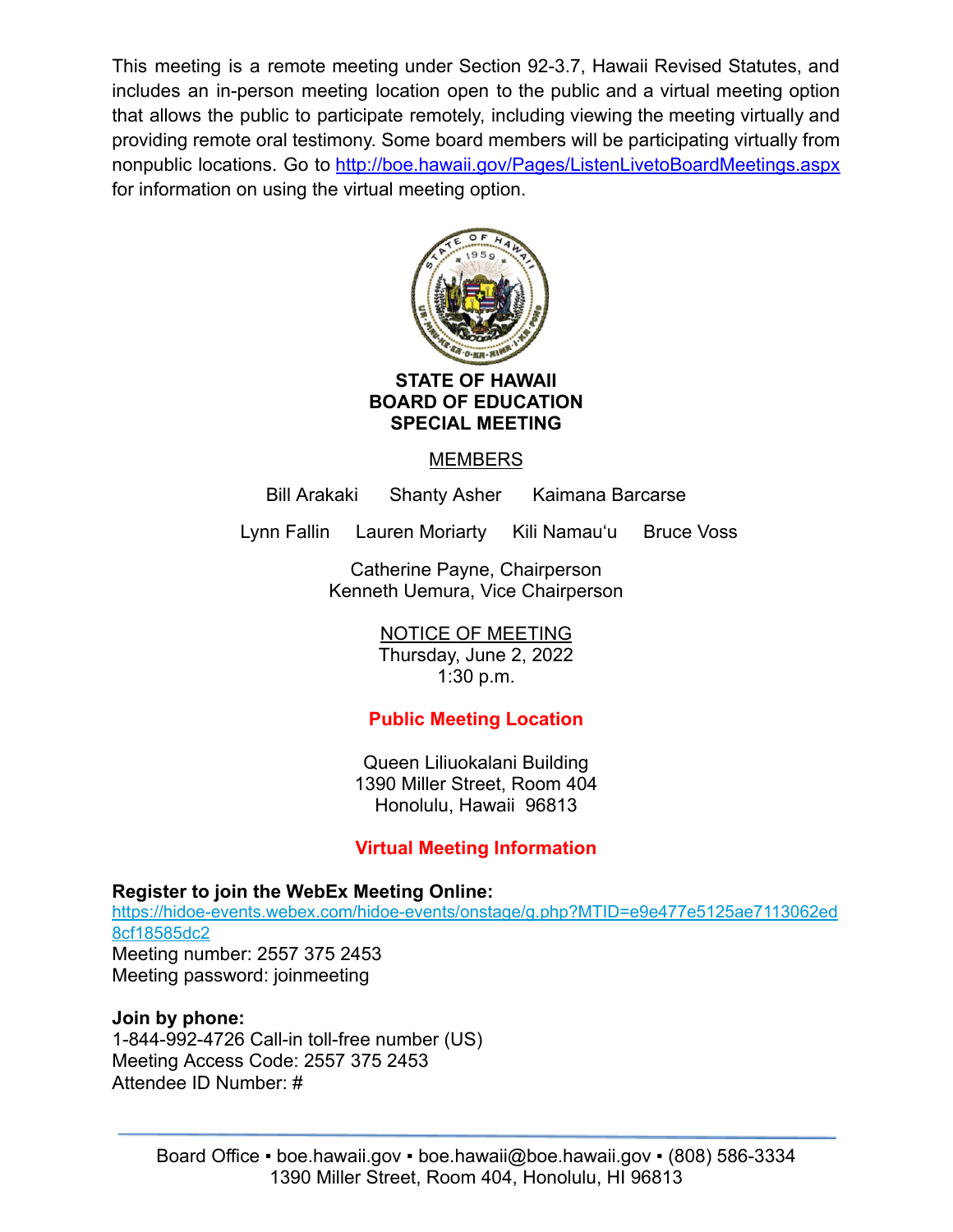## AGENDA

## **I. Call to Order**

## **II. \*Public Testimony on Board of Education ("Board") Agenda Items**

#### **III. Reports of Board Committees**

**A.** Finance and Infrastructure Committee Report on: **(1)** Committee Action on the use of federal funds in the second round of the Education Stabilization Fund's Elementary and Secondary School Emergency Relief ("ESSER II") and in the third round of ESSER Funds authorized under the American Rescue Plan Act of 2021 ("ESSER ARP") for Department of Education ("Department") budget shortfalls in accordance with Board ESSER II and ESSER ARP Fund Guidance, Section 3.a, adopted on October 21, 2021; **(2)** Presentation on Presentation on how the Department uses Facility Asset Management ("FAM") and the Hawaii Facilities Inspection Tool ("HI-FIT") to implement Board Policy 301-10, Equitable Allocation of Facilities Resources

#### **IV. Action Items**

- **A.** Board Action on nomination of Felicia Villalobos as Executive Director of Hawaii Teachers Standards Board (2022-2026)
- **B.** Board Action on joint Student Achievement Committee and Finance and Infrastructure Committee recommendations concerning amendment to Department's fiscal plan to use federal funds in the second round of the Educational Stabilization Fund's Elementary and Secondary School Emergency Relief ("ESSER II") and in the third round of ESSER funds authorized under the American Rescue Plan Act of 2021 ("ESSER ARP") approved by the Board on December 16, 2021
- **C.** Board Action on Finance and Infrastructure Committee recommendation concerning the use of federal funds in the second round of the Education Stabilization Fund's Elementary and Secondary School Emergency Relief ("ESSER II") and in the third round of ESSER Funds authorized under the American Rescue Plan Act of 2021 ("ESSER ARP") for Department of Education ("Department") budget shortfalls in accordance with Board ESSER II and ESSER ARP Fund Guidance, Section 3.a, adopted on October 21, 2021

### **V. Late Public Testimony on Board Agenda Items** *NOTE: Anyone who missed the opportunity to testify before the relevant agenda item will be allowed to testify at the end of the meeting.*

#### **VI. Adjournment**

Meeting material is available online at [boe.hawaii.gov.](http://boe.hawaii.gov/Pages/Welcome.aspx)

The Board accepts written testimony on any agenda item and strongly encourages it as the primary means of submitting testimony. Written testimony received 24 hours before